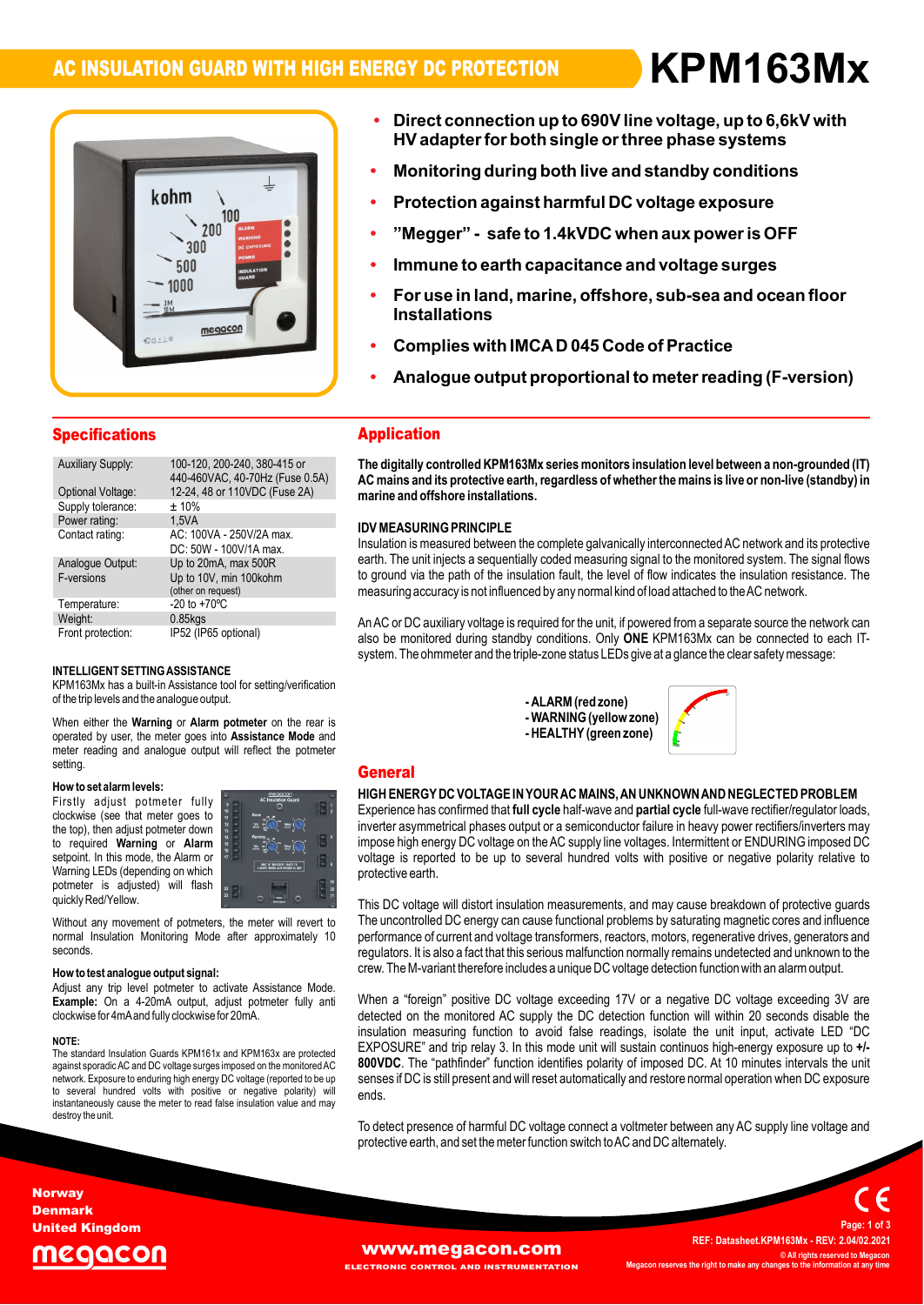**Alarm DC Exposure Eail Safe** 

**\***<br>
<u>*\**<br> **\***<br> **\***</u>

# **Description** Relay Operation Relay Operation Relay Operation Relay Operation

# KPM163M & KPM163MF - KPM163MG & KPM163MGF<br>This unit is used for marine, ROV and offshore installations. Start of monitoring function is delayed when

This unit is used for marine, ROV and offshore installations. Securiting power is switched on (**default 10** secs delay). auxiliary power is switched on (default 10 secs delay).<br>The unit has minimum 150 mS detection time for any insulation fault.

**EXECTM TOORIZE ON THE OCUME 2 - KENT TOORISM**<br>This unit is used for marine, ROV and offshore installations. S<br>auxiliary power is switched on (default 10 secs delay). auxiliary power is switched on (default 10 secs delay).<br>The unit has minimum 150 mS detection time for any insulation fault.

> **Latch Output Fail Safe Adjusted Servester Structure Control of the Servester Structure Servester Structure Structure Structure Structure Structure Structure Structure Structure Structure Structure Structure Structure Stru <sup>X</sup> - <sup>X</sup>**

**<sup>X</sup> <sup>X</sup> <sup>X</sup>**

|                                                                                                             | The unit has minimum 150 ms detection time for any insulation fault. |                                                                                               |                                                                                                                                                                                                                                               |  |
|-------------------------------------------------------------------------------------------------------------|----------------------------------------------------------------------|-----------------------------------------------------------------------------------------------|-----------------------------------------------------------------------------------------------------------------------------------------------------------------------------------------------------------------------------------------------|--|
|                                                                                                             |                                                                      |                                                                                               | Direct connection up to 690V line voltage. Up to 6,6kV via HV adaptor CH163x or AN6.6 series.                                                                                                                                                 |  |
| Model<br>Latch<br>KPM163M<br>$\blacksquare$<br>KPM163MF<br>$\blacksquare$<br>KPM163MG*<br>x<br>KPM163MGF* X | Adjustments<br>Output Fail Safe<br><b>WARNING:</b><br>ALARM:<br>x    | Delay<br><b>Trip level</b><br>$0-10M\Omega$<br>$0-30$ secs<br>$0-10M\Omega$<br>$0.1 - 3$ secs | <b>PATHFINDER FUNCTION</b><br>The pathfinder indicates polarity of DC<br>exposure by the flashing pattern of lamp $DC \longrightarrow_{\mathbb{R}}$<br>EXPOSURE (Positive polarity gives steady<br>light and flashing for negative polarity). |  |



KPM163**M2** & KPM163**M**F**2** - KPM163**MG2** & KPM163**MG**F**2** This unit is used for marine, ROV and offshore installations. Start of monitoring function is delayed when

 $\overline{\phantom{a}}$ FAINFIN<br>T

EXPOSURE (Positive polarity gives steady<br>light and flashing for negative polarity).



 $\sqrt{2}$ 

# $\mathsf{Coloured}\, \mathsf{sector}\, \mathsf{show}$ **red sectors show<br>imended areas of settings:<br>- Indicates alarm trip zone** mended areas or settings:<br>- Indicates alarm trip zone<br>- Indicates warning trip zone<br>- Indicates healthy zone

**Safe Latch**

# **Output diagram Contract Contract Contract Contract Contract Contract Contract Contract Contract Contract Contract Contract Contract Contract Contract Contract Contract Contract Contract Contract Contract Contract Contract**

| Value (scale) | mA output |
|---------------|-----------|
| 0kQ           | 20.00mA   |
| $100k\Omega$  | 15.18mA   |
| 200kO         | 12.30mA   |
| $300k\Omega$  | 10.59mA   |
| 500kQ         | 8.67mA    |
| 1MQ           | 6.69mA    |
| 3MO           | 4.98mA    |
| 10MΩ          | 4.28mA    |
| Open (60MO)   | 4.00mA    |



# **Description**<br>Scale of the Contract of Contract of the Contract of the Relay Operation

**Warning range: 0-10MΩ - ∞ (>60MΩ)** 

| $O$ Calc Tariye. U-TUNISZ - $O$ ( $O$ UUNISZ) |         |       |                             |                  |       |
|-----------------------------------------------|---------|-------|-----------------------------|------------------|-------|
|                                               | Warning | Alarm | <b>DC Exposure</b><br>Alarm | <b>Fail Safe</b> | Latch |
| R1                                            |         |       |                             |                  |       |
| R <sub>2</sub>                                |         |       |                             |                  |       |
| R <sub>3</sub>                                |         |       |                             |                  |       |



# **Coloured sectors she red sectors show<br>imended areas of settings:<br>- Indicates alarm trip zone**

lectricates warning trip zone<br>lectricates healthy zone

### Output diagram

**\***

Model Latch<br>KPM163M2 KPM163MF2 KPM163MG2\*



The unit has minimum 150 mS detection time for any insulation fault.<br>Direct connection up to 690V line voltage. Up to 6,6kV via HV adaptor CH163x or AN6,6 series.<br>Model Latch Output Fail Safe Adjustments Trip level Delay P

**Adjustments Triplevel Delay PAT**<br>WARNING: 0-10MQ 0-30secs The  $\frac{Trip \text{ level}}{0.10 \text{ MO}}$   $\frac{Delay}{0.30 \text{ sec}}$ <br>0-10MQ 0.1-3secs



rnenaea areas or setungs:<br>- Indicates alarm trip zone<br>- Indicates warning trip zone

### Output table**(example for4-20mA)** Range **Range**



**High Voltage Adaptors up to 6,6kVAC for KPM163Mx series up to 1.4kVAC** (for KPM163Mx series) **CH163/5 up to 5kVAC** (for KPM163Mx series) **up to 3.6kVAC** (for KPM163Mx series) **up to 6,6kVAC** (for KPM163Mx series)

The MEGACON policy is one of continuous improvement, consequently<br>equipment supplied may vary in detail from this publication.







**Norway** Denmark United Kingdom

The



**WWW.megacon.com** 

ELECTRONIC CONTROL AND INSTRUMENTATION

**Uniquely MEGACON, simpler it can't be!**

# **Warning** range: 0-10MΩ - ∞ (>60MΩ)

Warning

 $R<sub>1</sub>$ 

R<sub>2</sub>

 $R3$